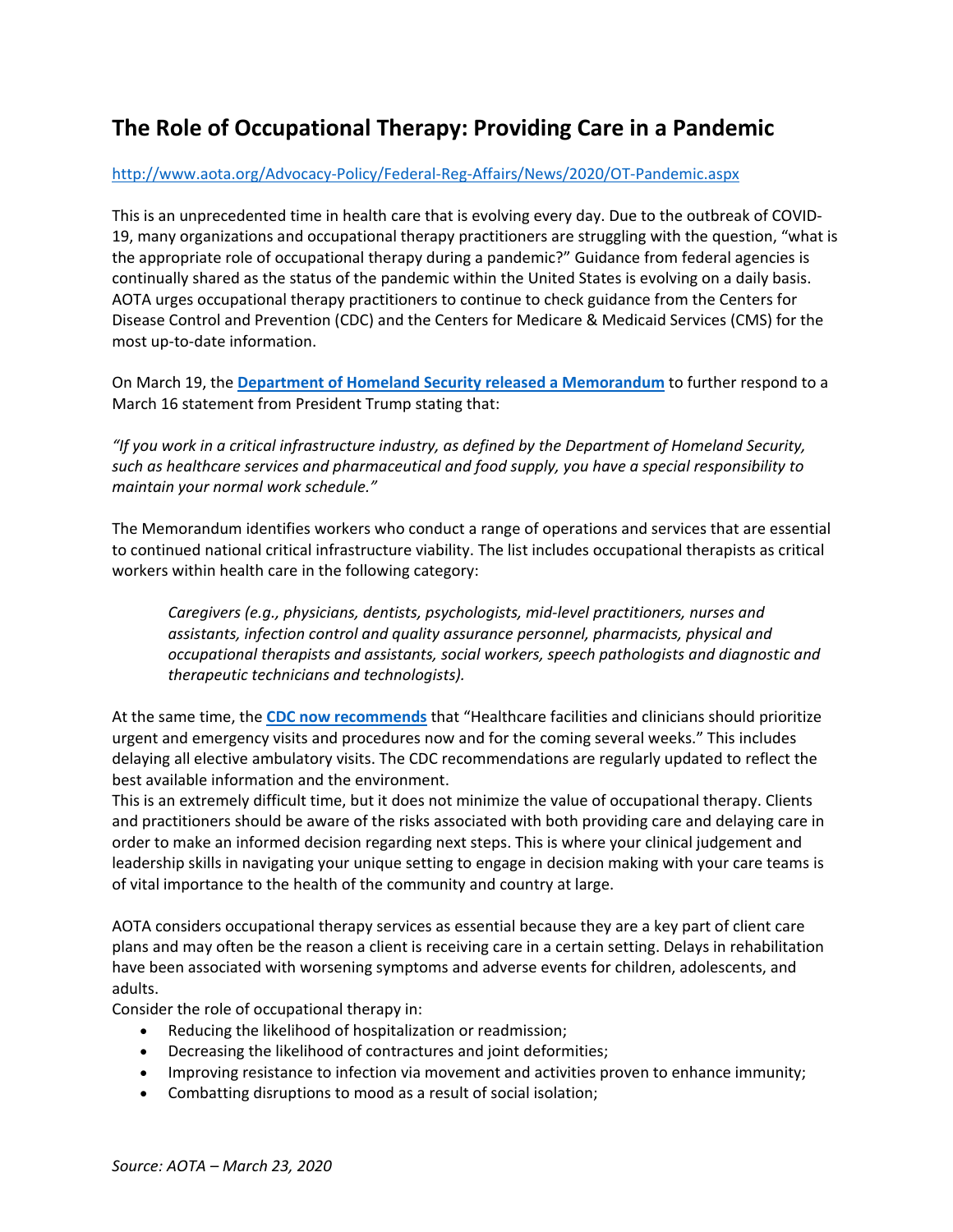- Addressing clients' occupational deprivation and establishing habits, roles, and routines;
- Promoting participation in education, play, and learning in the home or school; and
- Increasing independence in occupations, thereby reducing the need for caregivers to be in close proximity to clients.

Access to personal protective equipment (PPE) may be limited during this emergency, but it is an important part of following **CDC [Recommendations](https://www.cdc.gov/coronavirus/2019-ncov/infection-control/control-recommendations.html)** for infection control. AOTA is advocating for immediate solutions to the shortage of PPE. While the CDC guidance on extending the life of PPE is necessary during this crisis, it is not sufficient. For example, at this time, many clients want to stay in their home or return home to minimize their risk of exposure to COVID‐19. Occupational therapy practitioners have a critical role in treating patients in **home [health](https://www.aota.org/About-Occupational-Therapy/Professionals/PA/Facts/Home-Health.aspx)** and are also competent in infection control procedures across settings. Occupational therapy practitioners also need access to PPE for the safety of their clients and themselves to avoid further spread of the virus.

Regardless of the setting, there may be long-term negative physical, cognitive, and psychosocial effects for clients who do not receive the therapy they need. But in this unprecedented time, there are many factors that will affect care delivery, such as population, geographic location, staff availability (due to possible exposure requiring self‐isolation), etc. Some therapy may need to be suspended or modified based on the client. Therapy practitioners may be advised not go to multiple buildings in one day. In addition, therapy practitioners in some facilities may be asked to provide additional public health support activities in order to meet other clients' basic needs such as taking vitals or completing screening questions.

Each individual facility must determine who is an essential health care worker in accordance with their own policies and procedures. In addition, they must comply with the CDC, their state governor, and state health departments. Additional **CDC [Guidance](https://www.cdc.gov/coronavirus/2019-ncov/hcp/faq.html)** includes this Q&A:

**Q:** Should any diagnostic or therapeutic interventions be withheld due to concerns about transmission of COVID‐19?

**A:** Patients should receive any interventions they would normally receive as standard of care. Patients with suspected or confirmed COVID‐19 should be asked to wear a surgical mask as soon as they are identified and be evaluated in a private room with the door closed. Healthcare personnel entering the room should use **Standard and [Transmission](https://www.cdc.gov/coronavirus/2019-ncov/infection-control/control-recommendations.html)‐based Precautions**. If there are interruptions to service that delay continued access to care, CMS provides the following guidance to assist providers:

- Review clients' plan of care and consider making any updates or modifications that may be necessary to account for client access issues related to COVID‐19;
- Communicate with clients and their families/caregivers as appropriate to help them understand the situation and assure them that you are doing all that you can to provide (or resume) services; and
- Ensure that all members of the care team are documenting in the medical record their efforts to adhere to the client's plan of care, including all refused attempts to see clients in person and all alternative methods used to perform client visits (e.g., phone calls and virtual visits).

Occupational therapy practitioners work in a variety of settings and treat populations that each present unique challenges. Practitioners should consider the AOTA **Code of [Ethics](https://www.aota.org/Practice/Ethics/code-of-ethics.aspx)** as they collaborate with